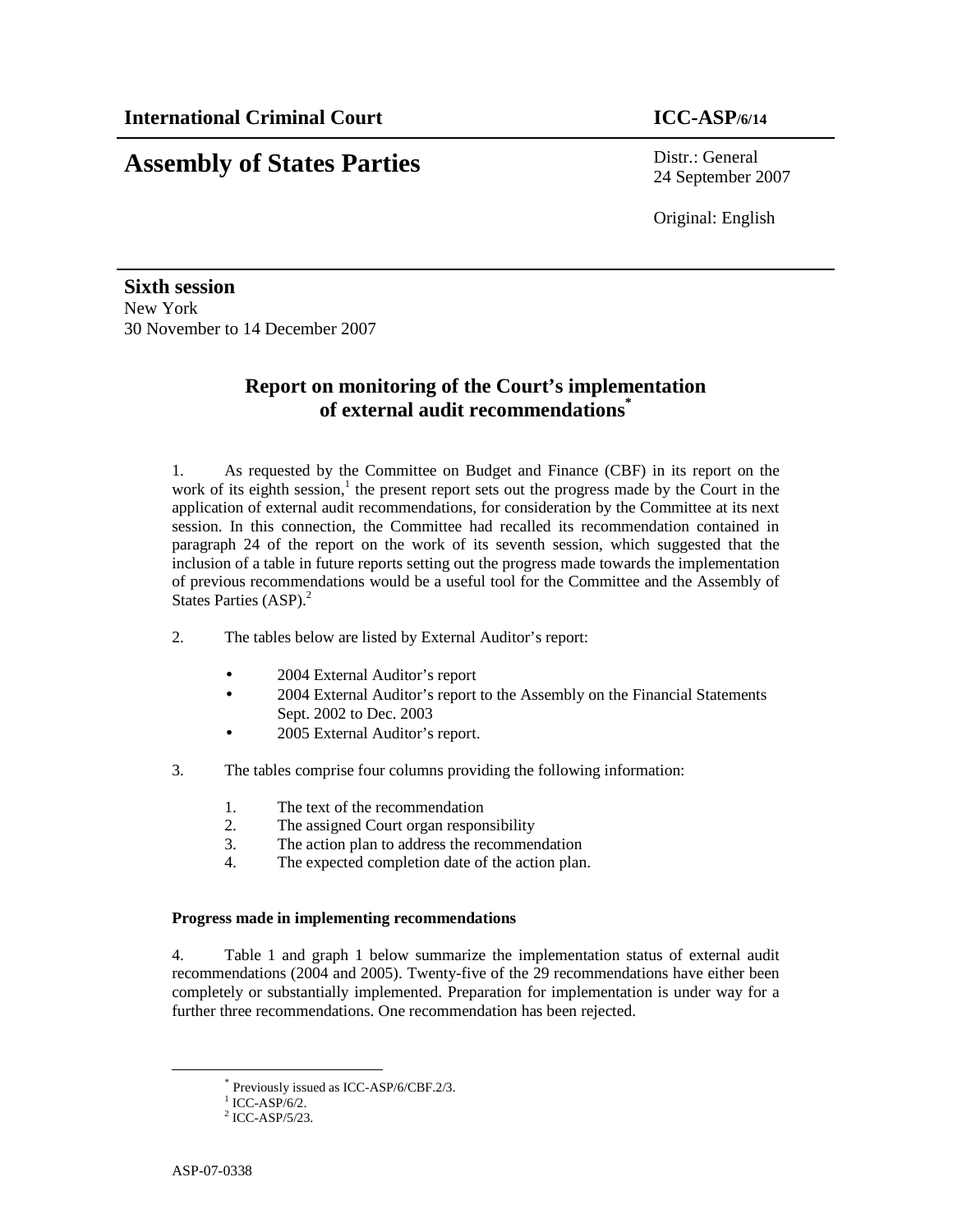| <b>Table 1: implementation status of recommendations</b> |                              |      |  |  |
|----------------------------------------------------------|------------------------------|------|--|--|
| <b>Implementation status</b>                             | Number of<br>recommendations | %    |  |  |
| Full implementation                                      | 12                           | 41%  |  |  |
| Substantial implementation                               | 13                           | 45%  |  |  |
| Preparation for implementation                           | 3                            | 10%  |  |  |
| Considered but no action planned                         |                              | 3%   |  |  |
| Total                                                    | 29                           | 100% |  |  |

**Table 1: implementation status of recommendations** 

#### **Graph 1: implementation status of recommendations**



5. The information presented in this document has been extracted from the Court's audit monitoring system, which tracks the implementation of all audit recommendations. The system will be developed further in the future to include, among other things, a calendar of recommendation reviews.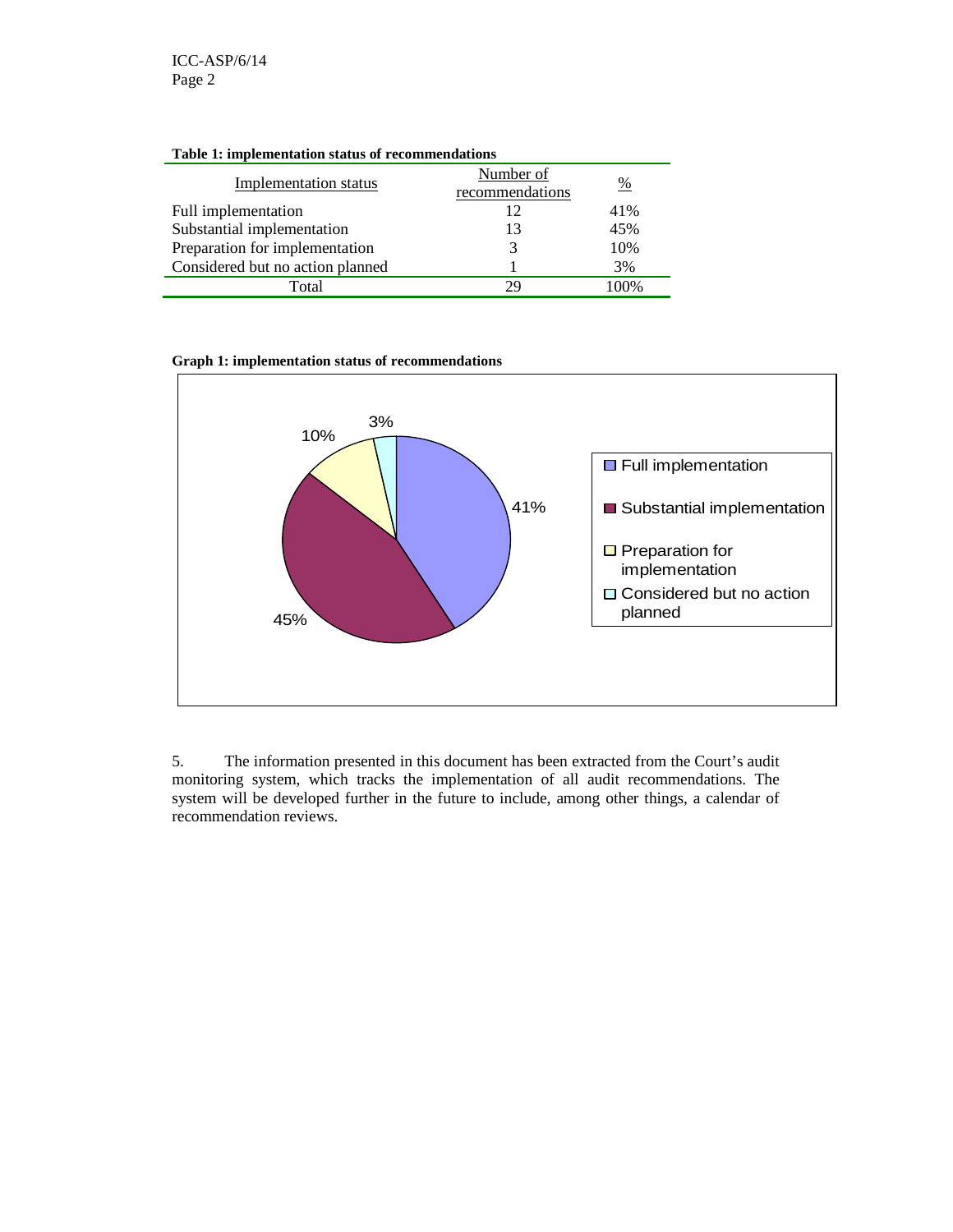## *2004 External Auditor's report*

| <b>Recommendation 1</b>                                                                                                                                                                                                                                                                                      | <b>Responsibility</b>                              | <b>Action Plan</b>                                                                                                                                                                                                                                         | <b>Expected completion date</b> |
|--------------------------------------------------------------------------------------------------------------------------------------------------------------------------------------------------------------------------------------------------------------------------------------------------------------|----------------------------------------------------|------------------------------------------------------------------------------------------------------------------------------------------------------------------------------------------------------------------------------------------------------------|---------------------------------|
| We recommend that the Court develop a prudent<br>procurement plan which will allow it to better utilize<br>financial resources over the year, avoiding the<br>present significantly high levels of obligated<br>expenditure, which should be kept under strict<br>review.                                    | Registry &<br>Office of the<br>Prosecutor<br>(OTP) | Procurement plan implemented. Still needs<br>improvement.                                                                                                                                                                                                  | Ongoing exercise                |
| <b>Recommendation 2</b>                                                                                                                                                                                                                                                                                      | <b>Responsibility</b>                              | <b>Action Plan</b>                                                                                                                                                                                                                                         | <b>Expected completion date</b> |
| We recommend that the Court establish a clear and<br>systematic framework for budgetary control and<br>monitoring, to provide comprehensive budgetary<br>reporting and variance analysis; and to support<br>improved scrutiny of financial performance by<br>senior management.                              | Registry &<br><b>OTP</b>                           | Implementation of the recommended procedures has<br>been ongoing since 2006, and they will be further<br>refined once the new budget structure has been<br>implemented in the SAP system. The comprehensive<br>budgetary reporting is constantly improved. | Ongoing                         |
| <b>Recommendation 3</b>                                                                                                                                                                                                                                                                                      | <b>Responsibility</b>                              | <b>Action Plan</b>                                                                                                                                                                                                                                         | <b>Expected completion date</b> |
| We recommend that States Parties consider the<br>benefits of restricting transfers within major<br>programmes and between budgeted staff and non-<br>staff appropriations; and consider a requirement for<br>the reporting to States Parties of significant transfers<br>from the original budget approvals. | ASP<br>Registry $\&$<br><b>OTP</b>                 | a) obsolete (see Assembly resolution)<br>b) in progress                                                                                                                                                                                                    | Completed                       |
| <b>Recommendation 4</b>                                                                                                                                                                                                                                                                                      | <b>Responsibility</b>                              | <b>Action Plan</b>                                                                                                                                                                                                                                         | <b>Expected completion date</b> |
| We recommend that management establish a clear<br>strategic approach to budget planning by<br>formulating high-level objectives and priorities<br>which provide the basis for the prioritization of<br>subprogramme resources.                                                                               | Registry &<br><b>OTP</b>                           | Almost done, strategic plan, budget 2007                                                                                                                                                                                                                   | Ongoing 2008                    |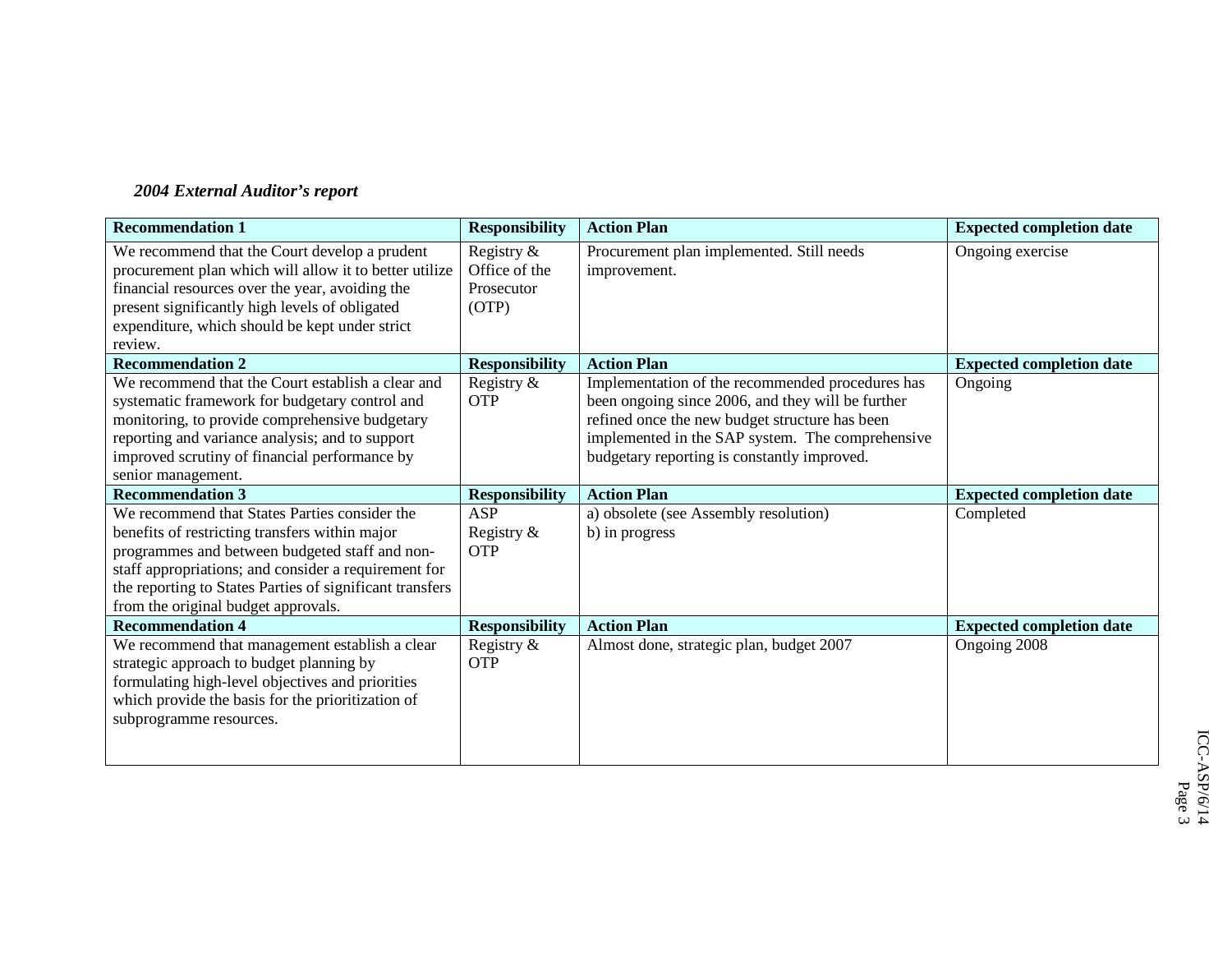| <b>Recommendation 5</b>                                                                                                                                                                                                                                                                                                                              | <b>Responsibility</b>    | <b>Action Plan</b>                                                                                                                                      | <b>Expected completion date</b> |
|------------------------------------------------------------------------------------------------------------------------------------------------------------------------------------------------------------------------------------------------------------------------------------------------------------------------------------------------------|--------------------------|---------------------------------------------------------------------------------------------------------------------------------------------------------|---------------------------------|
| We recommend that the parameters and core<br>assumptions which underpin the budget process are                                                                                                                                                                                                                                                       | Registry &<br><b>OTP</b> | Completed without success.<br>CBF decided to the contrary.                                                                                              | Completed                       |
| agreed earlier. Furthermore, we encourage the Court<br>to consider the need to extend the timetable for the<br>submission of a draft budget to allow sufficient time<br>for management review.                                                                                                                                                       |                          |                                                                                                                                                         |                                 |
| <b>Recommendation 6</b>                                                                                                                                                                                                                                                                                                                              | <b>Responsibility</b>    | <b>Action Plan</b>                                                                                                                                      | <b>Expected completion date</b> |
| We recommend that management establish clear,<br>specific and measurable objectives in the budget<br>process; complemented by procedures to provide for<br>reporting on the achievement of these objectives to<br><b>States Parties.</b>                                                                                                             | Registry &<br><b>OTP</b> | Completed and in progress                                                                                                                               | Completed                       |
| <b>Recommendation 7</b>                                                                                                                                                                                                                                                                                                                              | <b>Responsibility</b>    | <b>Action Plan</b>                                                                                                                                      | <b>Expected completion date</b> |
| We recommend that the Court should now take<br>steps to establish a Property Survey Board, in<br>compliance with the Financial Regulations.                                                                                                                                                                                                          | Registry                 | Property Survey Board is established as stated in the<br>Financial Regulations.                                                                         | Completed                       |
| <b>Recommendation 8</b>                                                                                                                                                                                                                                                                                                                              | <b>Responsibility</b>    | <b>Action Plan</b>                                                                                                                                      | <b>Expected completion date</b> |
| We recommend that the Assembly considers the<br>need to clarify the accountability arrangements for<br>the use of financial resources within the structures<br>and organs of the Court, and to consider the new<br>areas not previously covered in Regulations relating<br>to the Secretariat and the Secretariat for the Trust<br>Fund for Victims. | <b>ASP</b>               | The recommendation should be considered by the<br>Assembly. The Secretariat of the Assembly will bring<br>up the issue at the ninth session of the CBF. | End 2007                        |
| <b>Recommendation 9</b>                                                                                                                                                                                                                                                                                                                              | <b>Responsibility</b>    | <b>Action Plan</b>                                                                                                                                      | <b>Expected completion date</b> |
| We recommend that the Court establish an annual<br>statement of internal control as part of the financial<br>statements, to confirm the operation of internal<br>controls over the financial period.                                                                                                                                                 | Registry &<br><b>OTP</b> | The Court asked the External Auditor for<br>clarifications on the recommendation.                                                                       | Ongoing                         |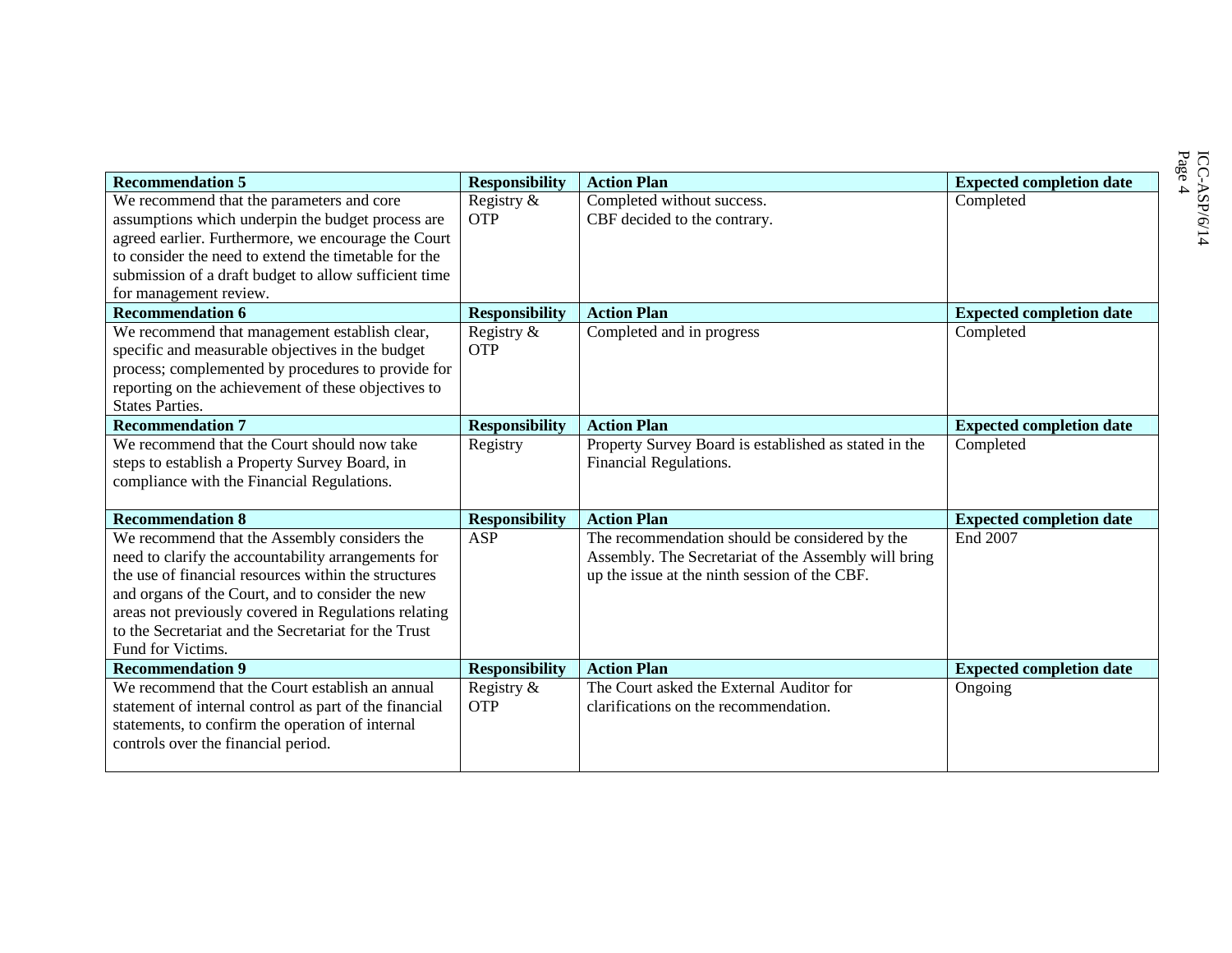| <b>Recommendation 10</b>                              | <b>Responsibility</b> | <b>Action Plan</b>                                     | <b>Expected completion date</b> |
|-------------------------------------------------------|-----------------------|--------------------------------------------------------|---------------------------------|
| We recommend that the Committee on Budget and         | CBF & ASP             | Oversight Committee                                    | Completed                       |
| Finance and the Assembly consider the                 |                       |                                                        |                                 |
| establishment of an audit committee with              |                       |                                                        |                                 |
| appropriate terms of reference to review the          |                       |                                                        |                                 |
| adequacy of internal controls and to provide          |                       |                                                        |                                 |
| objective assurance on the operation of the internal  |                       |                                                        |                                 |
| and external audit functions on a regular basis.      |                       |                                                        |                                 |
| <b>Recommendation 11</b>                              | <b>Responsibility</b> | <b>Action Plan</b>                                     | <b>Expected completion date</b> |
| We recommend that the Court establish a systematic    | Registry &            | In combination with strategic planning, a risk         | First phase: first quarter 2008 |
| risk assessment and management process to assist      | <b>OTP</b>            | management project was launched in March 2006.         | Second phase: third quarter     |
| managers in identifying and controlling operational   |                       | The first phase consists of establishing a risk        | 2008                            |
| or business risks.                                    |                       | management structure. The second phase is the          |                                 |
|                                                       |                       | implementation of this structure. Regular reviews will |                                 |
|                                                       |                       | take place in future stages.                           |                                 |
| <b>Recommendation 12</b>                              | <b>Responsibility</b> | <b>Action Plan</b>                                     | <b>Expected completion date</b> |
| We recommend that the IT strategy of the Court be     | Registry &            | Completed                                              | Completed and ongoing (see      |
| aligned to its core business objectives and that the  | <b>OTP</b>            |                                                        | budget 2008)                    |
| need for prioritization and the consideration of cost |                       |                                                        |                                 |
| benefits should be incorporated in IT planning        |                       |                                                        |                                 |
| processes. Furthermore, we encourage greater use of   |                       |                                                        |                                 |
| clear and concise high-level reporting to senior      |                       |                                                        |                                 |
| management to facilitate sound resource               |                       |                                                        |                                 |
| management and control.                               |                       |                                                        |                                 |
| <b>Recommendation 13</b>                              | <b>Responsibility</b> | <b>Action Plan</b>                                     | <b>Expected completion date</b> |
| We recommend that management prepare a detailed       | Registry &            | Completed and in progress                              | Completed and ongoing           |
| action plan to review and monitor how external        | <b>OTP</b>            |                                                        |                                 |
| audit recommendations are being addressed. This       |                       |                                                        |                                 |
| should be part of an ongoing process and subject to   |                       |                                                        |                                 |
| scrutiny by the Committee on Budget and Finance,      |                       |                                                        |                                 |
| so as to enhance the Court's existing governance      |                       |                                                        |                                 |
| arrangements.                                         |                       |                                                        |                                 |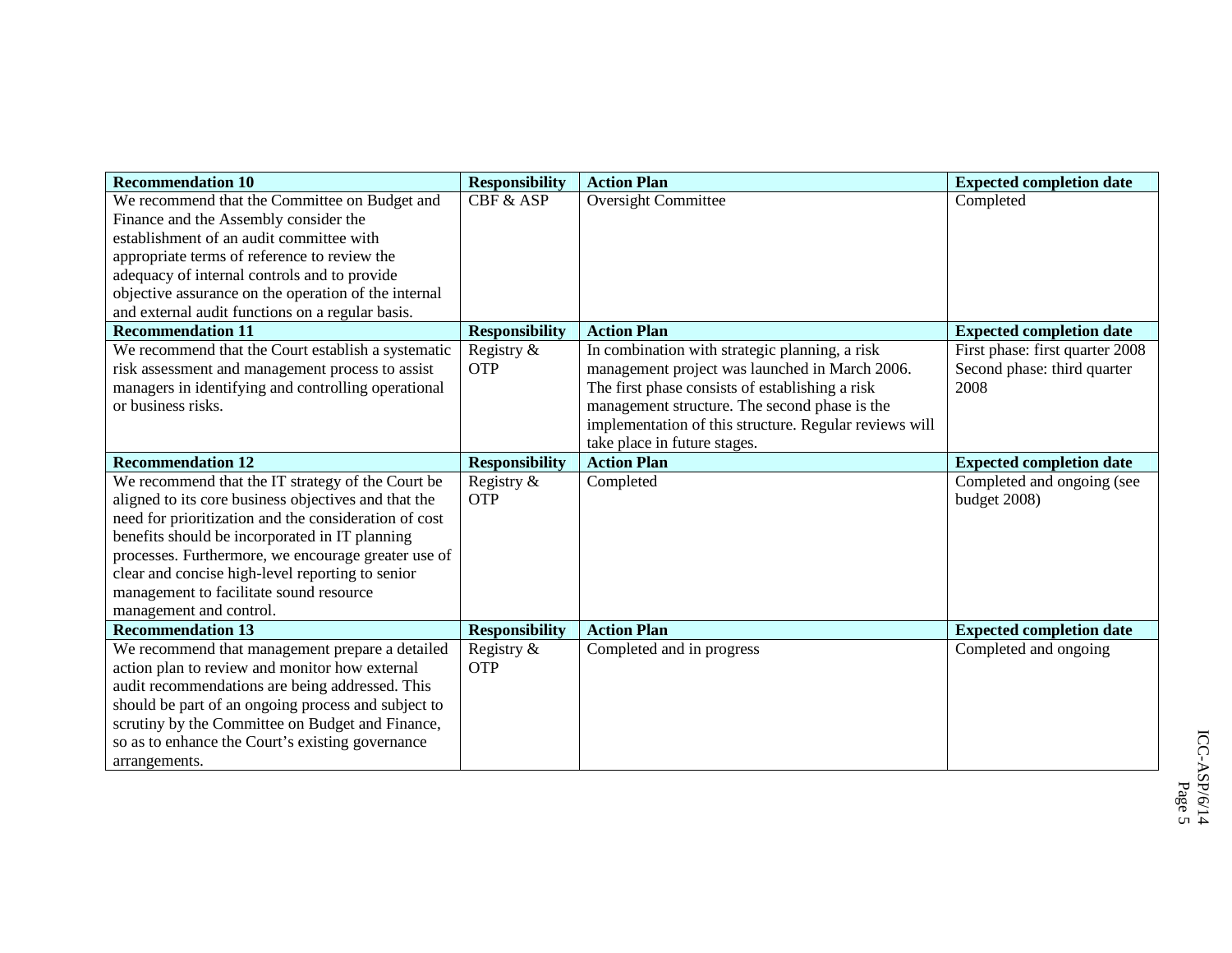## 2004 *External Auditor's report to the Assembly on the Financial Statements Sept. 2002 to Dec. 2003*

| <b>Recommendation 1</b>                              | <b>Responsibility</b> | <b>Action Plan</b>                                  | <b>Expected completion date</b> |
|------------------------------------------------------|-----------------------|-----------------------------------------------------|---------------------------------|
| Continue to monitor and report to the Committee      | Registry              | Completed                                           | Ongoing                         |
| on Budget and Finance on the status of assessed      |                       |                                                     |                                 |
| contributions.                                       |                       |                                                     |                                 |
| <b>Recommendation 2</b>                              | <b>Responsibility</b> | <b>Action Plan</b>                                  | <b>Expected completion date</b> |
| The Court should keep under review the current       | Registry              | The Court rejects the recommendation.               | Completed                       |
| accounting policy in relation to outstanding         |                       |                                                     |                                 |
| assessed contributions and the need for a            |                       |                                                     |                                 |
| provision for outstanding contributions.             |                       |                                                     |                                 |
| <b>Recommendation 3</b>                              | <b>Responsibility</b> | <b>Action Plan</b>                                  | <b>Expected completion date</b> |
| The Court should establish a procurement             | Registry & OTP        | In progress, strategic plan, procurement plan       | Ongoing                         |
| planning strategy and appropriate procedures         |                       |                                                     |                                 |
| related to the budget cycle and the financial        |                       |                                                     |                                 |
| period.                                              |                       |                                                     |                                 |
| <b>Recommendation 4</b>                              | <b>Responsibility</b> | <b>Action Plan</b>                                  | <b>Expected completion date</b> |
| The introduction of systematic and documented        | Registry & OTP        | The recommended procedures are being implemented    | $2006$ – ongoing                |
| procedures for budget monitoring, to include the     |                       | in 2006 and will be further refined once the new    |                                 |
| analysis and reporting of variations from the        |                       | budget structure has been implemented in the SAP    |                                 |
| budget and the procurement plan.                     |                       | system. The comprehensive budgetary reporting is    |                                 |
|                                                      |                       | constantly improved.                                |                                 |
| <b>Recommendation 5</b>                              | <b>Responsibility</b> | <b>Action Plan</b>                                  | <b>Expected completion date</b> |
| The Court should seek repayment of the residual      | Registry              | Funds from the United Nations relating to the Trust | Completed in October 2004       |
| balance held on the United Nations Trust Fund as     |                       | Fund were received in October 2004 and the related  |                                 |
| soon as practicable, so as to bring the assets under |                       | accounts are fully reconciled.                      |                                 |
| the Court's full managerial control and reduce       |                       |                                                     |                                 |
| exposure to future exchange rate movements.          |                       |                                                     |                                 |
|                                                      |                       |                                                     |                                 |
|                                                      |                       |                                                     |                                 |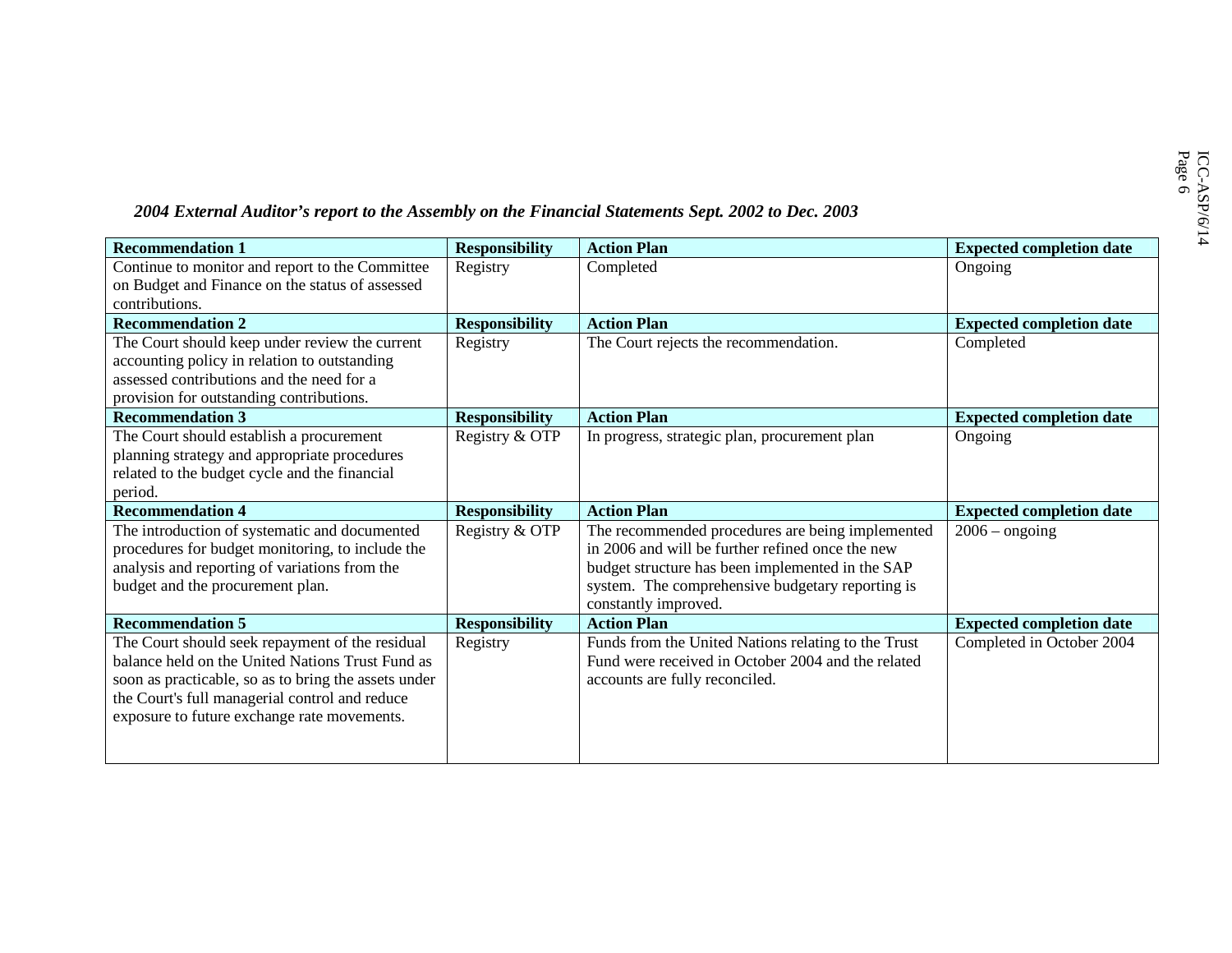| <b>Recommendation 6</b>                             | <b>Responsibility</b> | <b>Action Plan</b>                                     | <b>Expected completion date</b> |
|-----------------------------------------------------|-----------------------|--------------------------------------------------------|---------------------------------|
| The Court should consider the establishment of a    | Registry & OTP        | In combination with strategic planning, a risk         | First phase: first quarter 2008 |
| risk strategy and systematic risk management        |                       | management project was launched in March 2006.         | Second phase: third quarter     |
| processes, as part of the continuing development    |                       | The first phase consists of establishing a risk        | 2008                            |
| of governance arrangements to support future        |                       | management structure. The second phase is the          |                                 |
| operations.                                         |                       | implementation of this structure. Regular reviews will |                                 |
|                                                     |                       | take place in future stages.                           |                                 |
| <b>Recommendation 7</b>                             | <b>Responsibility</b> | <b>Action Plan</b>                                     | <b>Expected completion date</b> |
| The Court should introduce a systematic             | Registry & OTP        | Every new staff member has to make the relevant        | Completed                       |
| and periodic circularization of staff to            |                       | declarations in writing upon entry on duty. All staff  |                                 |
| confirm any financial or non-financial              |                       | members are required to update this information        |                                 |
| interests; and that all declarations are            |                       | annually.                                              |                                 |
| recorded in a central register of interests. Also,  |                       |                                                        |                                 |
| that the identification and recording of any gifts, |                       | The recommendation has been implemented, but the       |                                 |
| hospitality or other funded benefits arising in the |                       | Court might review its current operational             |                                 |
| course of employment, in a format to enable         |                       | implementation of the recommendation in the future,    |                                 |
| management review and monitoring.                   |                       | to simplify the process.                               |                                 |

## *2005 External Auditor's report*

| <b>Recommendation 1</b>                             | <b>Responsibility</b> | <b>Action Plan</b>                                    | <b>Expected completion date</b> |
|-----------------------------------------------------|-----------------------|-------------------------------------------------------|---------------------------------|
| Given the continuing passage of time, we            | Registry & OTP        | The insurer for the pension scheme of the judges has  | Third quarter 2007              |
| recommend that the Court makes best efforts to      |                       | been selected and was approved by the Assembly at     |                                 |
| finalize the arrangements for the administration of |                       | its last meeting in December 2006. A full actuarial   |                                 |
| the Judges' Pension Scheme and to arrange for a     |                       | valuation has been received from the insurer (Allianz |                                 |
| full actuarial valuation when the scheme            |                       | NL) and the financial statements have been revised to |                                 |
| administrator is appointed.                         |                       | reflect the new amounts.                              |                                 |
|                                                     |                       | The final contract with Allianz is expected to be     |                                 |
|                                                     |                       | completed in the third quarter of 2007.               |                                 |
|                                                     |                       |                                                       |                                 |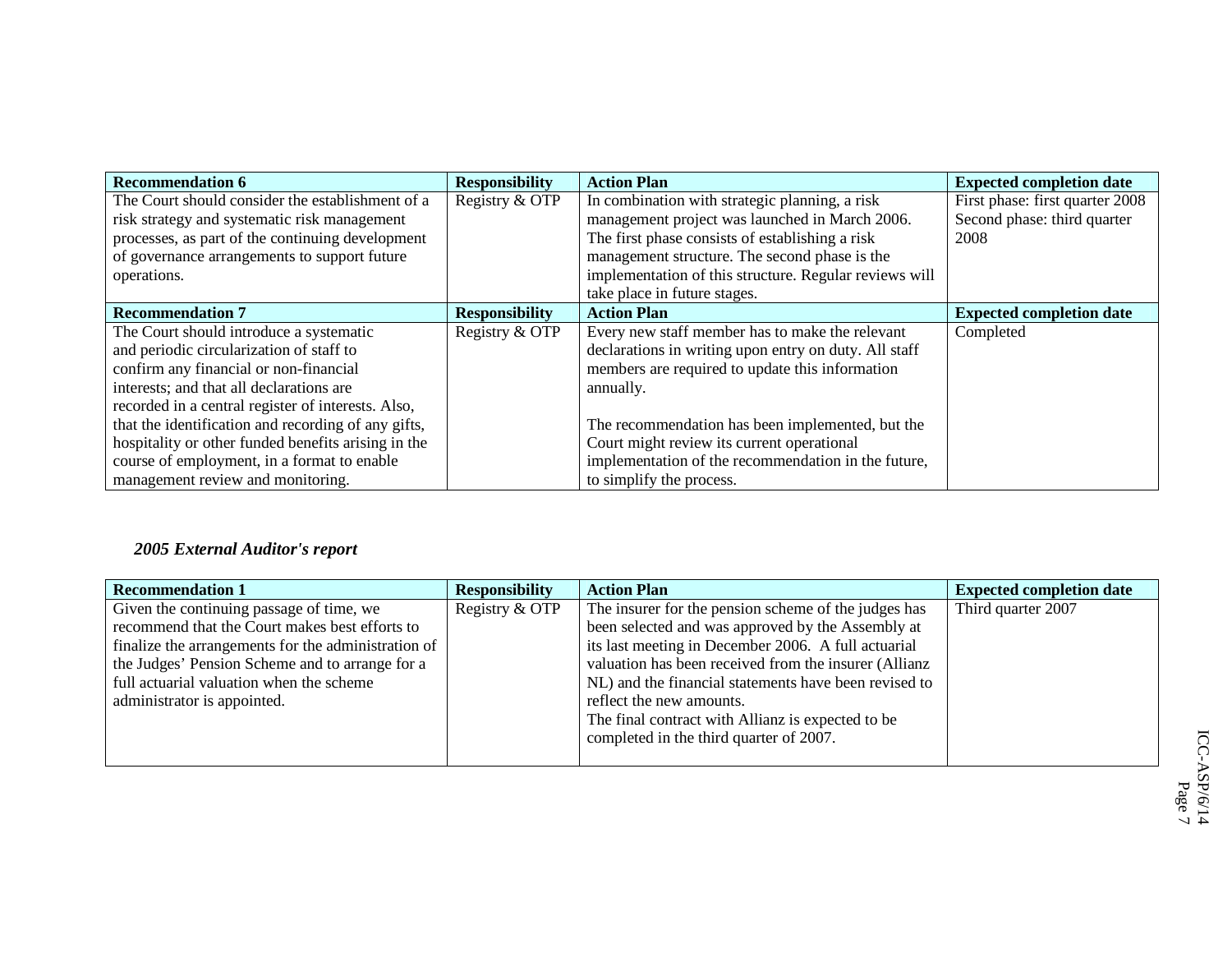| <b>Recommendation 2</b>                           | <b>Responsibility</b> | <b>Action Plan</b>                                    | <b>Expected completion date</b> |
|---------------------------------------------------|-----------------------|-------------------------------------------------------|---------------------------------|
| We recommend that a suite of management           | Registry & OTP        | More regular reviews are conducted on data and        | December 2007                   |
| checks be implemented to verify the accuracy of   |                       | formulae used in spreadsheets and the Court is taking |                                 |
| data input to spreadsheets and other systems such |                       | action to eliminate use of spreadsheets for staff     |                                 |
| as payroll on SAP.                                |                       | payroll by extending these functions to SAP. SAP      |                                 |
|                                                   |                       | extension should be operational by the end of 2007.   |                                 |
| <b>Recommendation 3</b>                           | <b>Responsibility</b> | <b>Action Plan</b>                                    | <b>Expected completion date</b> |
| We recommend that the Court ensures that          |                       | Exception reports to review payroll data have been    | December 2007                   |
| management routinely review exception reports to  |                       | planned as part of SAP projects. Current planning for |                                 |
| verify changes and confirm the accuracy of        |                       | implementation to be operational by the end of 2007.  |                                 |
| standing data.                                    |                       |                                                       |                                 |

| <b>Recommendation4</b>                              | <b>Responsibility</b> | <b>Action Plan</b>                                      | <b>Expected completion date</b> |
|-----------------------------------------------------|-----------------------|---------------------------------------------------------|---------------------------------|
| We encourage the Court to progress the              | Registry & OTP        | Real-time budget reports are now available online       | Completed                       |
| development of the budget monitoring system         |                       | through the SAP system.                                 |                                 |
| quickly so that this functionality is available for |                       |                                                         |                                 |
| budget managers before the end of 2006. This will   |                       |                                                         |                                 |
| help budget managers to use their resources more    |                       |                                                         |                                 |
| effectively through more detailed monitoring.       |                       |                                                         |                                 |
| <b>Recommendation 5</b>                             | <b>Responsibility</b> | <b>Action Plan</b>                                      | <b>Expected completion date</b> |
| We recommend that the Registrar should develop      | Registry & OTP        | Internal and external recommendations are recorded in   | Ongoing                         |
| an action plan for each review carried out by the   |                       | one document. Responsibilities, as understood by        |                                 |
| Internal Auditor and that the action plan should be |                       | Registry's Office of the Director of Administration are |                                 |
| promulgated to the relevant parts of the Court to   |                       | assigned to each recommendation, per organ. When        |                                 |
| whom the findings relate.                           |                       | possible, descriptions of expected actions and          |                                 |
|                                                     |                       | completion dates are attached to the recommendation.    |                                 |
|                                                     |                       | Implementation of review process ongoing.               |                                 |
| <b>Recommendation 6</b>                             | <b>Responsibility</b> | <b>Action Plan</b>                                      | <b>Expected completion date</b> |
| We recommend the adoption of the independent        | Registry & OTP        | The Court will conduct a review of the impact of        | December 2007                   |
| IPSAS accounting standards to the Court as an       |                       | changing its accounting standards to IPSAS, including   |                                 |
| appropriate financial reporting framework and       |                       | the impact on its budget and the SAP system. Section    |                                 |
| recommend that the Court prepares a detailed        |                       | heads (Finance and ICT) of the Common                   |                                 |